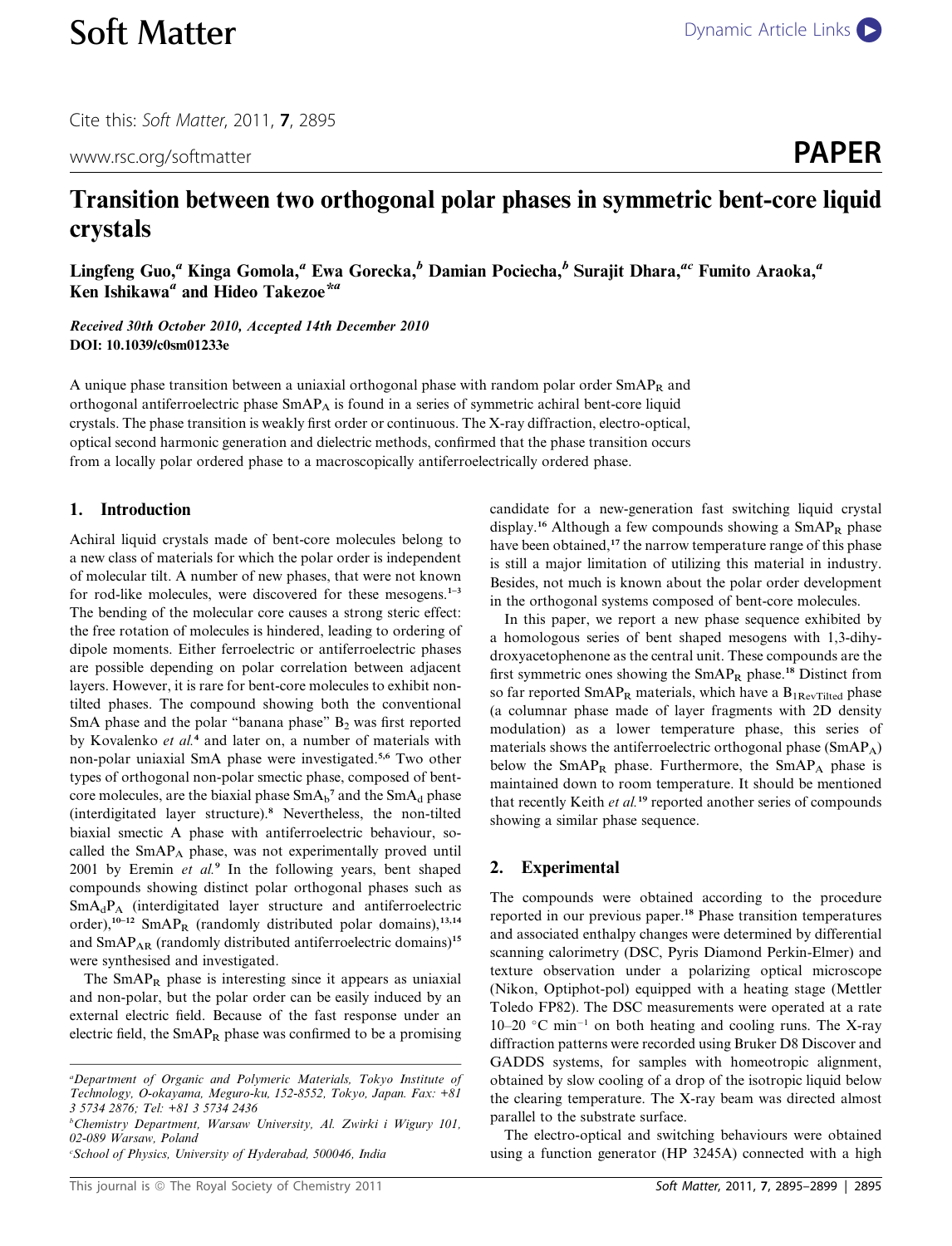voltage amplifier (NF 4005). The polarization reversal current was measured across a 1 M $\Omega$  resistor using a standard triangular wave technique. In the birefringence measurement a Berek compensator (Nichika No.10547) was used. Dielectric measurements were done using a frequency response analyzer (Solartron 1255B) and dielectric interface (Solartron 1296) for planar cells. The glass substrates were coated with an indium-tin-oxide (ITO) electrode and polyimide (AL1254). The alignment layer was rubbed in antiparallel direction. The measuring field was  $0.3 V_{\text{pp}}$ . The real and imaginary parts of dielectric permittivity from 0.1 Hz to 1 MHz were measured under different bias fields, up to 40 V. The dielectric strength  $\Delta \varepsilon$  and relaxation frequency  $f_r$  were found by fitting measured data to the Cole–Cole formula.

In optical second-harmonic generation (SHG) measurements, a Nd:YAG laser (1064 nm, 8 ns duration, 10 Hz repetition) was used. The fundamental beam was cast upon the homogeneously aligned cells either at 45°. The SHG signal was detected in the transmission direction by a photomultiplier tube (R955, Hamamatsu) after blocking the fundamental light by an IR-cut filter. The signal was accumulated by a boxcar integrator (SR-250, Stanford Research System) for 30 s.

#### 3. Results and discussion

The molecular structure, phase transition temperatures and related enthalpy changes for each compound are summarized in Table 1. Digits in the name of compound represent the number of carbon atoms in each terminal chain. 'AP' means 1,3 dihydroxyacetophenone as the central bent unit and 'N' stands for NO2 group at both lateral positions. All of those compounds showed non-tilted smectic phases metastable down to room temperature. The temperature range of the  $SmAP_R$  phase was broader than that of previously reported materials, reaching almost 50 °C for  $n = 18$  and 20 compounds. The enthalpy change at the SmAP<sub>R</sub>-SmAP<sub>A</sub> transition was small  $(\sim 0.1 \text{ kJ mol}^{-1})$ , indicating only weak structure difference between these two orthogonal phases.

In all studied materials, the layer spacing,  $d$ , shows noticeable negative thermal expansion in all temperature range of LC phases (Fig. 1(a)). Negative thermal expansion is typical for orthogonal smectic phases. It was observed in  $SmAP<sub>R</sub>$ <sup>17</sup> and even in SmA- $P_{AR}$ <sup>15</sup> of other compounds. For compounds reported here, in the

Table 1 Molecular structure of the studied compound and the phase transition temperatures (°C). Corresponding enthalpy changes (kJ mol<sup>-1</sup>) of the transitions are listed in parentheses.





Fig. 1 (a) Layer spacing as a function of temperature measured on cooling,  $n$  denotes the length of the terminal alkyl chains. (b) Possible molecular packing in high, intermediate and low temperature ranges of the SmAPR phase. Because of the partially interdigitation of terminal chains,  $d/L < 1$ .

 $SmAP_R$  phase  $d$  increases on cooling more apparently than in the SmAP<sub>A</sub> phase; the slope of d vs. T is  $\sim$  0.2 A K<sup>-1</sup> for SmAP<sub>R</sub>, which is an order of magnitude larger than observed for calamitic orthogonal smectics, and 0.03–0.05 Å  $K^{-1}$  for SmAP<sub>A</sub> with higher values for longer homologues. This implies that the mechanisms of layer spacing changes in each phase are different. The spacing in  $SmAP_R$  phase is shorter than the molecular length L. The difference between  $L$  and  $d$  is in the order of magnitude of the length of the corresponding terminal aliphatic chain. Therefore, it is reasonable to assume that alkyl chains between adjacent layers are partially interdigited, as was also reported in the non-polar SmA phase composed of bent-core molecules.4,6 In such non-polar phase, individual molecules rotate freely particularly at higher temperatures and the overall shape of rotating bent-core molecules can be regarded as bulky middle part with much thinner flexible molecular ends (Fig. 1(b) right). Packing of such objects into layers requires pronounced interdigitation of molecular tails between the layers to fill the space effectively. Of course, full interdigitation is not possible because of gauche conformations of flexible chains and their thermal dynamic motion. We expect that in the  $SmAP_R$  phase with lowering temperature the rotation around the long molecular axis is frozen gradually as the coherence length for polar order is growing, resulting in a lower degree of interdigitation and thus an increase of layer thickness.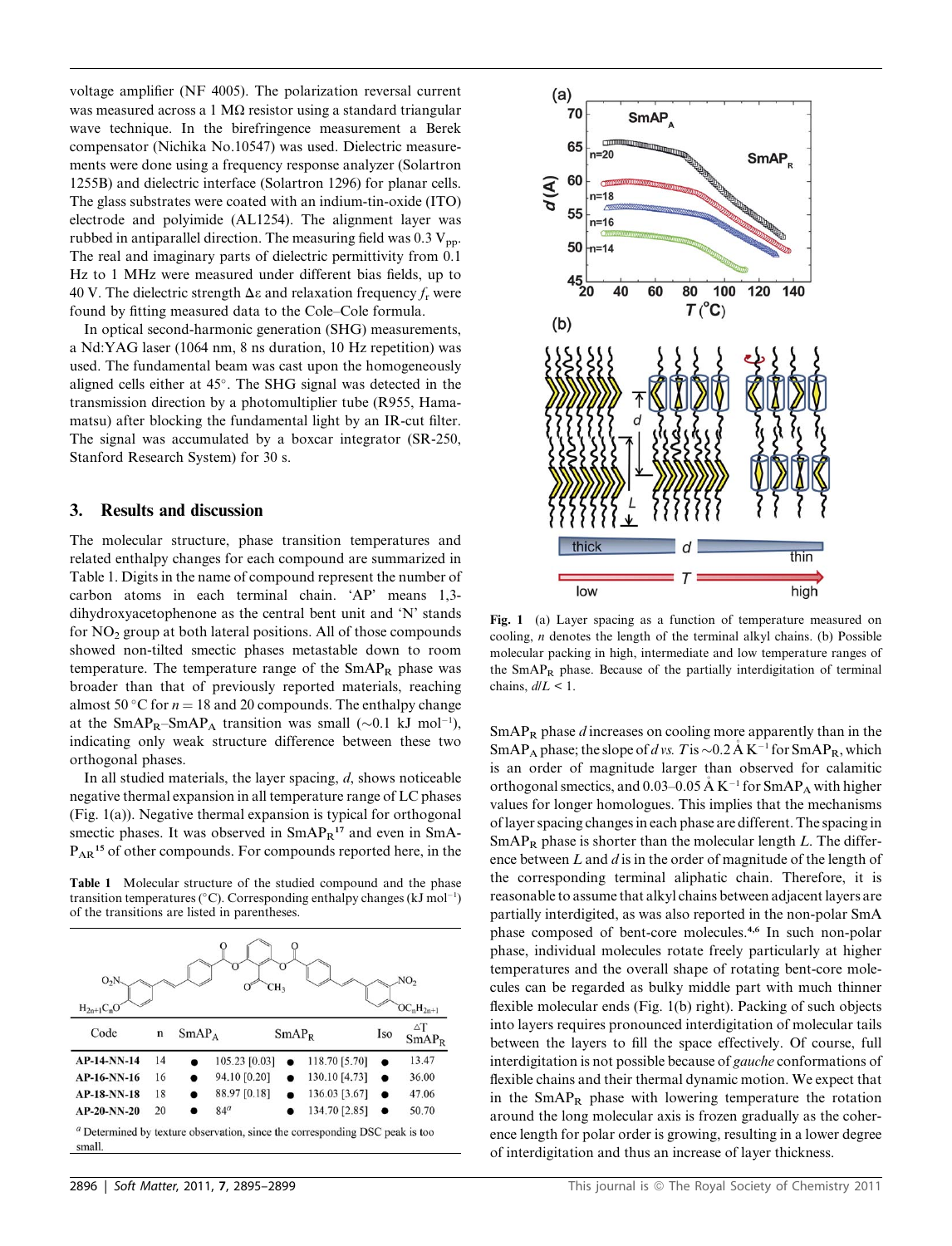The situation is illustrated in Fig. 1(b). At higher temperatures, the size of the polar domains is very small, so that the molecules rotate almost freely, as mentioned above (Fig. 1(b) right). This is supported by SHG measurements (see Fig. 5 later); i.e., SmAPR is SHG inactive under a certain field strength at higher temperatures. Since macroscopic polar order is induced via the Langevin process, i.e., competition between polar interaction and thermal agitation, SHG does not emerge if the polar domain is too small to be oriented. The evolution of polar domains proceeds with decreasing temperature, since molecular packing becomes tight at lower temperatures. In the vicinity of the transition to the  $SmAP<sub>A</sub>$  phase, the adjacent layer correlation shown in Fig. 1(b) (left) is realized. For non-rotating molecules the efficient packing does not require strong interdigitation, since the cross section of the middle part of molecule is not much different than its end parts. In the intermediate temperature range, a situation shown in the middle of Fig. 1(b) may occur, since the evolution of the polar domain occurs dynamically. Thus the negative thermal expansion in  $SmAP_R$  can be interpreted by the continuous variation of the ratio of the three typical situations shown in Fig.  $1(b)$ . In the SmAP<sub>A</sub> phase molecular rotation is frozen and layer spacing is larger than in the  $SmAP_R$  phase, although it is still much smaller compared with the molecular length with fully extended chains. Moreover, the d value still increases with decreasing temperature. These facts suggest that the increase of layer spacing with decreasing temperature mainly originates from the increase of orientational order of long molecular axes and the change of the chain conformation (decreasing number of gauche conformations on cooling). These effects are also valid for the  $SmAP_R$  phase.

If we compare the X-ray diffraction patterns of homeotropically aligned sample of AP-20-NN-20 in both phases (Fig. 2(a) and (b)) it is quite clear that although both have liquid like order inside the layer, the layers are much better defined for the  $SmAP<sub>A</sub>$ phase, as indicated by larger number of harmonics of the main signal. The diffuse character of wide-angle scattering, found even at ambient temperature, signifies a liquid-like disorder within layers. But it should be noticed that in the low temperature phase SmAPA, the wide angle signal is slightly sharper than in the  $SmAP<sub>R</sub>$  phase, indicating larger correlation length of in-plane molecular ordering (Fig. 2(c)). The in-plane correlation lengths,



Fig. 2 Two dimensional X-ray patterns for compound AP-20-NN-20: (a) in the SmAP<sub>R</sub> phase at 130 °C, (b) in the SmAP<sub>A</sub> phase at 25 °C. Slight up/down asymmetry in the pattern is due to shadowing by sample heating stage. (c) Intensity vs. 20 obtained by integration of 2D patterns over azimuthal angle at 130 $\degree$ C and 25 $\degree$ C, respectively.

obtained by fitting wide angle signal to Lorentz formula, in  $SmAP_R$  and  $SmAP_A$  are 2.4 Å and 4.8 Å, respectively.

Texture observation is always useful to identify the phase behaviour. In the homeotropic cells, aligned by polyimide SE1211, a uniform dark image was observed in the  $SmAP_R$  phase indicating macroscopic uniaxiality. On cooling birefringent texture slowly appears indicating the transition from uniaxial  $(SmAP_R)$  to biaxial  $(SmAP_A)$  phase.<sup>18</sup> Fig. 3 shows focal conic textures of both phases, being characteristic to lamellar structures. By comparing Fig. 3(a) and (c), it can be clearly seen that the phase transition causes only a birefringence change in the texture. The extinction directions in both phases were parallel to the layer normal, certifying the orthogonal smectic phase. Under applying an electric field (20  $V_{\text{pp}}/\mu$ m) (Fig. 3(b) and (d)) the birefringence slightly increases from 0.094 to 0.101 in the  $SmAP<sub>R</sub>$ and from 0.117 to 0.122 in the  $SmAP<sub>A</sub>$  phase. The higher value of the  $SmAP_A$  compared to  $SmAP_R$  in the field-on state, where all molecules are oriented with their dipole moments along the electric field, is caused by slightly higher orientational order of long molecular axes in the  $SmAP<sub>A</sub>$  phase. The reorientation of molecules under the field in both phases occurs without changing the optical extinction directions, which is also consistent with the orthogonal nature of the two phases.

Switching current was recorded on applying a triangular wave electric field to a planar cell at various temperatures. In the  $SmAP_R$  phase, one broad peak for each half cycle was obtained as shown in Fig. 4(a). Such a peak can be attributed to the fieldinduced reorientation of local polar domains from random distribution to the field direction through a Langvin process, which is a typical behavior of the  $SmAP_R$  phase.<sup>14</sup> In the lower temperature phase, SmAPA, two current peaks per half cycle were detected (Fig. 4(b)), indicating that the ground-state structure of the mesophase is antiferroelectric. The spontaneous polarization  $(P<sub>S</sub>)$  values calculated from the switching current in



Fig. 3 Homogeneous textures of AP-18NN-18. (a) Field off state,  $\Delta n =$ 0.094, and (b) field-on state,  $\Delta n = 0.101$  in the SmAP<sub>R</sub> phase at 103 °C. (c) Field off state,  $\Delta n = 0.117$ , and (d) field-on state  $\Delta n = 0.122$ , in the SmAP<sub>A</sub> phase at 85 °C. Cell thickness was 4.6  $\mu$ m.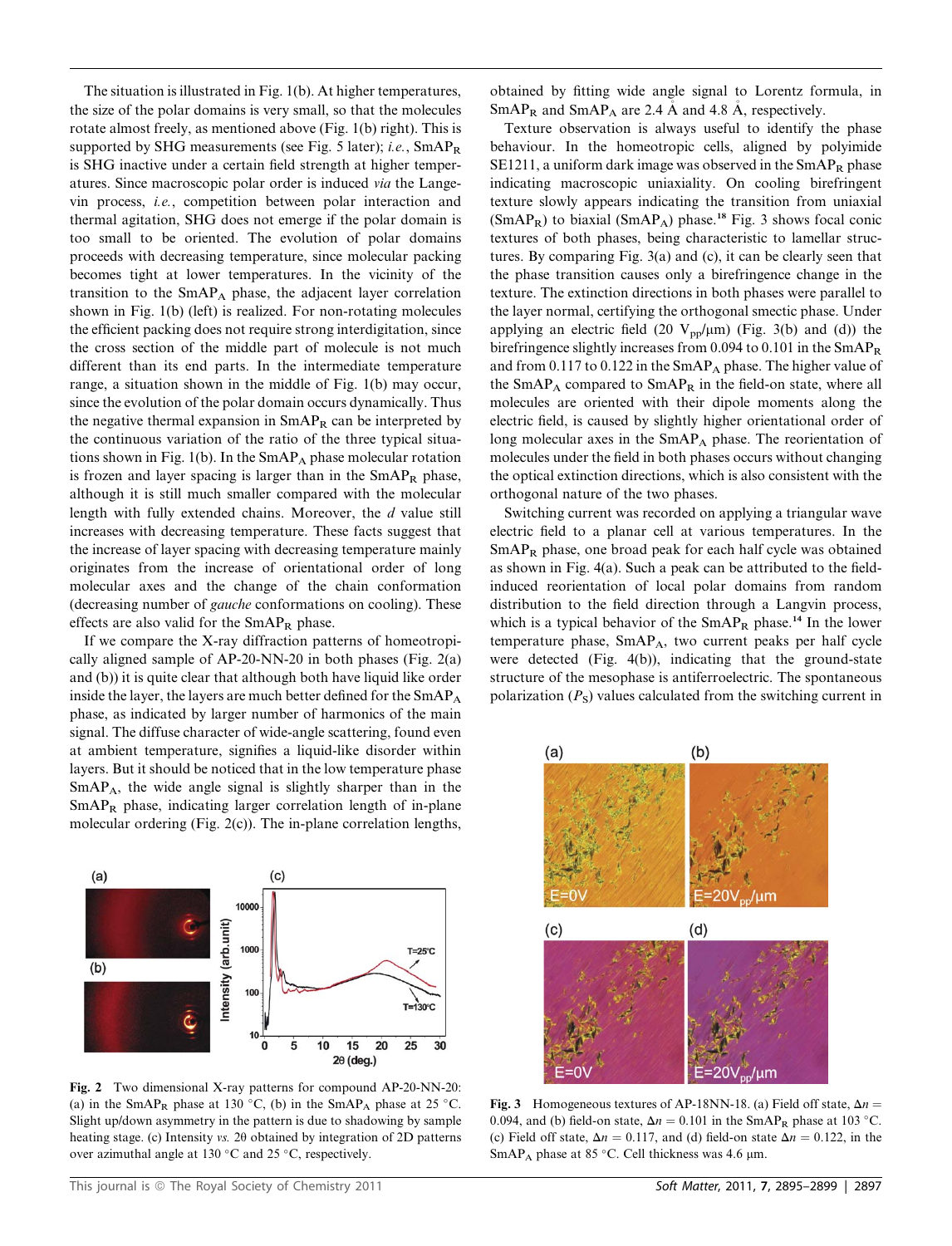

Fig. 4 Switching current response recorded by applying a triangular wave voltage to a 5.2  $\mu$ m-thick cell. (a)  $SmAP_R$  at 97 °C (140  $V_{pp}$ , 6 Hz) and (b)  $SmAP_A$  at 87 °C (140 V<sub>pp</sub>, 0.2 Hz). In order to resolve the double switching current peak in  $SmAP_A$  phase the frequency of the applied voltage has to be below 1 Hz.

SmAP<sub>R</sub> and SmAP<sub>A</sub> are  $\sim$ 170 nC cm<sup>-2</sup> (97 °C) and  $\sim$ 300 nC  $cm^{-2}$  (87 °C), respectively.

The polar order in both phases was also monitored by the SHG method. The intensity of the SHG signal as a function of temperature with and without an applied electric field is given in Fig. 5. When the materials were tested without an electric field,



Fig. 5 Temperature dependence of the SHG intensity in a homogeneously aligned 4.8  $\mu$ m-thick cell on cooling from the isotropic phase. Open triangles represent a zero field run and closed circles represent data obtained under applying dc 10 V to the sample.

no signal could be obtained at any temperature, indicating that neither of the two polar phases has macroscopic spontaneous polarization. Upon field application, polar order is easily induced in the SmAPR phase; i.e., SH signal gradually increased on cooling and reached a maximum value near the SmAPR to SmAPA phase transition. That is because molecular dipoles cooperatively orient in the layer by the application of an electric field and with reducing temperature the coherence length gradually increases. On the contrary, in the low temperature phase, SmAPA, the induction of polar order is associated with a threshold for the structure change from SmAP<sub>A</sub> to SmAP<sub>F</sub>. Since this threshold voltage increases with lowering temperature, the SH signal under the same voltage decreases rapidly on cooling in  $SmAP_A$  phase.

The dielectric measurements were conducted in planar cells. The overall dielectric behaviour as functions of temperature and frequency is shown as a 3-D plot of imaginary part of dielectric permittivity  $(\epsilon$ ") recorded in a cooling process (Fig. 6(a)). In the whole temperature range, two relaxation modes could be clearly seen. The higher frequency mode can be attributed to the noncollective motion of polar molecules, its relaxation frequency follows the Arrhenius law:  $f_{Arrh} = f_0 e^{-E/kT}$  with activation energy  $E_a = 151$  kJ mol<sup>-1</sup>, and the dielectric strength slightly increases with reducing temperature. The lower frequency mode shows critical behaviour near the phase transition, thus can be attributed to collective movement of dipole moments. The relaxation



Fig. 6 (a) Three-dimensional (3D) plot of imaginary part of dielectric permittivity of AP-18NN-18 material. Two relaxation modes caused by cooperative motion and non-collective movement of dipole molecules can be seen at low and high frequencies, respectively. (b) Relaxation frequency  $f_r$  and (c) dielectric strength  $\Delta \varepsilon$  of the both dielectric modes as a function of temperature. Homogeneous aligned cell with the thickness of 5.4  $\mu$ m was used in the dielectric measurement.